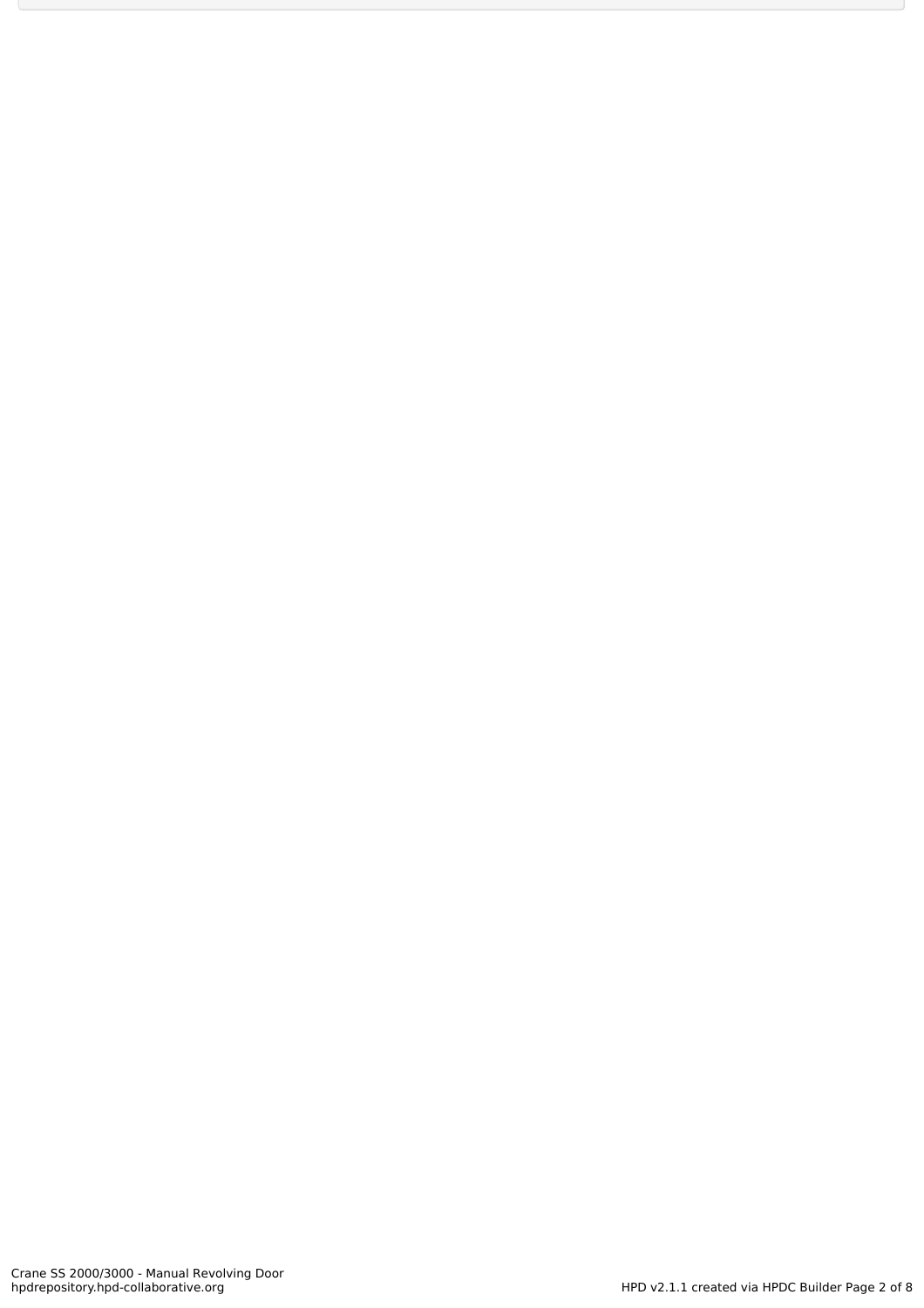This section lists contents in a product based on specific threshold(s) and reports detailed health information including hazards. This *HPD uses the inventory method indicated above, which is one of three possible methods:*

- *Basic Inventory method with Product-level threshold.*
- *Nested Material Inventory method with Product-level threshold*
- *Nested Material Inventory method with individual Material-level thresholds*

Definitions and requirements for the three inventory methods and requirements for each data field can be found in the HPD Open *Standard version 2.1.1, available on the HPDC website at: [www.hpd-collaborative.org/hpd-2-1-1-standard](https://www.hpd-collaborative.org/hpd-2-1-1-standard)*

#### **CRANE SS 2000/3000 - MANUAL REVOLVING DOOR**

PRODUCT THRESHOLD: 100 ppm **RESIDUALS AND IMPURITIES CONSIDERED:** No

RESIDUALS AND IMPURITIES NOTES: No residuals or impurities are expected in these materials at or above the inventory threshold. dormakaba products consist of finished components, and no chemical reactions are needed to develop our products.

OTHER PRODUCT NOTES: -

| <b>STAINLESS STEEL</b>                                                                              |                                                                |                                   |          |          | ID: 12597-68-1                                 |
|-----------------------------------------------------------------------------------------------------|----------------------------------------------------------------|-----------------------------------|----------|----------|------------------------------------------------|
|                                                                                                     | HAZARD SCREENING METHOD: Pharos Chemical and Materials Library | HAZARD SCREENING DATE: 2020-05-04 |          |          |                                                |
| %: $41.75 - 41.75$                                                                                  | GS: NoGS                                                       | RC: Both                          | NANO: No |          | ROLE: Enclosure, canopy and wing 'frame'       |
| <b>HAZARD TYPE</b>                                                                                  | AGENCY AND LIST TITLES                                         |                                   | WARNINGS |          |                                                |
| None found                                                                                          |                                                                |                                   |          |          | No warnings found on HPD Priority Hazard Lists |
| SUBSTANCE NOTES: -                                                                                  |                                                                |                                   |          |          |                                                |
|                                                                                                     |                                                                |                                   |          |          |                                                |
| <b>SOLID / PLATE GLASS</b>                                                                          |                                                                |                                   |          |          | ID: 65997-17-3                                 |
| HAZARD SCREENING METHOD: Pharos Chemical and Materials Library<br>HAZARD SCREENING DATE: 2020-05-04 |                                                                |                                   |          |          |                                                |
| $%37.39 - 37.39$                                                                                    | GS: LT-UNK                                                     |                                   | RC: UNK  | NANO: No | ROLE: Leaves                                   |
| <b>HAZARD TYPE</b>                                                                                  | AGENCY AND LIST TITLES                                         |                                   | WARNINGS |          |                                                |
| None found                                                                                          |                                                                |                                   |          |          | No warnings found on HPD Priority Hazard Lists |
| <b>SUBSTANCE NOTES: -</b>                                                                           |                                                                |                                   |          |          |                                                |
|                                                                                                     |                                                                |                                   |          |          |                                                |
| <b>STEEL</b>                                                                                        |                                                                |                                   |          |          | ID: 12597-69-2                                 |
| HAZARD SCREENING METHOD: Pharos Chemical and Materials Library<br>HAZARD SCREENING DATE: 2020-05-04 |                                                                |                                   |          |          |                                                |
| $\%: 9.95 - 9.95$                                                                                   | GS: NoGS                                                       |                                   | RC: Both | NANO: No | ROLE: Speed control                            |
|                                                                                                     |                                                                |                                   |          |          |                                                |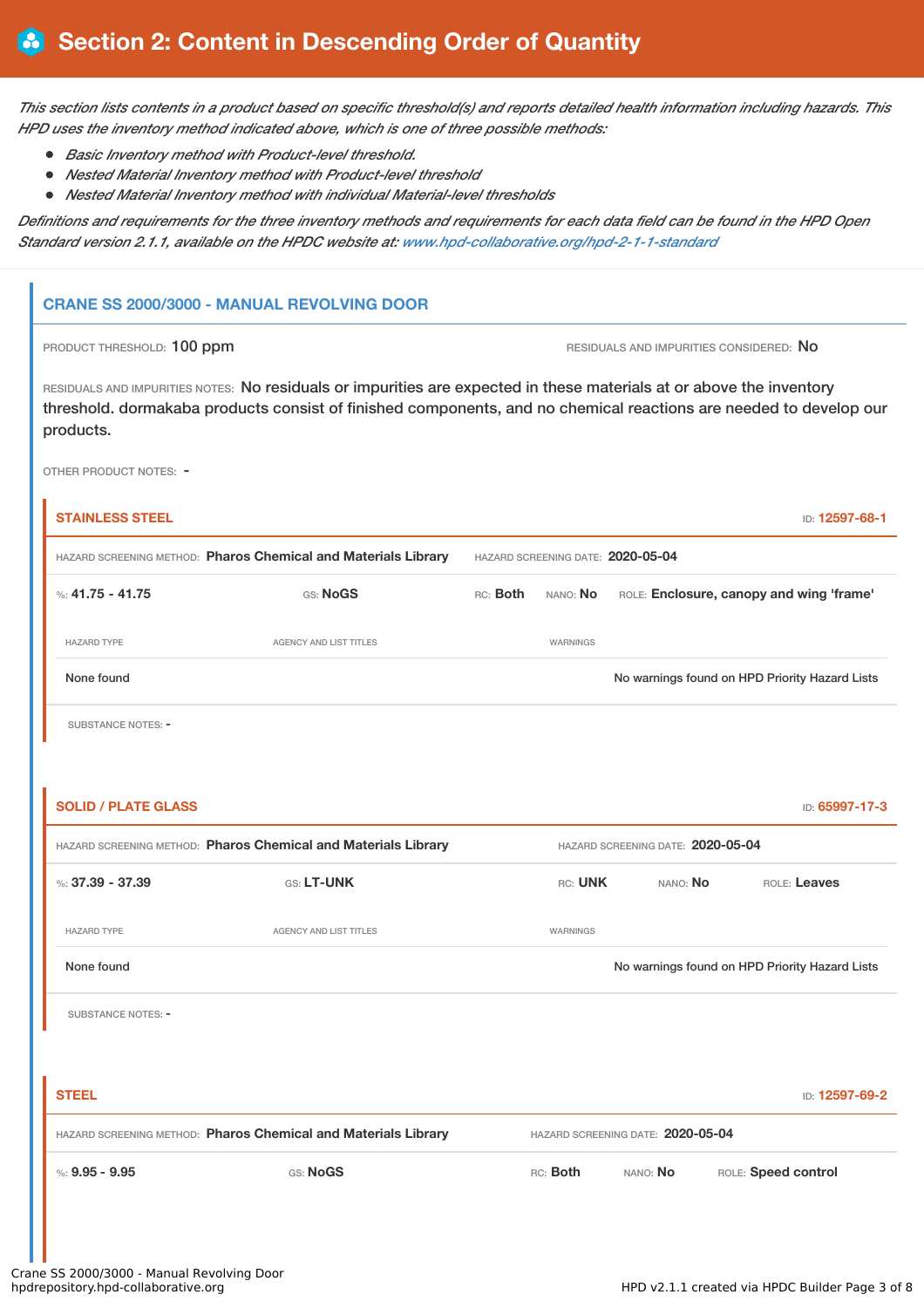| <b>HAZARD TYPE</b>                    | AGENCY AND LIST TITLES                                         |                    | WARNINGS                          |          |                                                |                |
|---------------------------------------|----------------------------------------------------------------|--------------------|-----------------------------------|----------|------------------------------------------------|----------------|
| None found                            |                                                                |                    |                                   |          | No warnings found on HPD Priority Hazard Lists |                |
| SUBSTANCE NOTES: -                    |                                                                |                    |                                   |          |                                                |                |
| <b>BRONZE</b>                         |                                                                |                    |                                   |          |                                                | ID: 12597-70-5 |
|                                       | HAZARD SCREENING METHOD: Pharos Chemical and Materials Library |                    | HAZARD SCREENING DATE: 2020-05-04 |          |                                                |                |
| %: $5.78 - 5.78$                      | GS: NoGS                                                       | RC:<br><b>None</b> | NANO:<br><b>No</b>                | base     | ROLE: Wing folding mechanism and shaft         |                |
| <b>HAZARD TYPE</b>                    | AGENCY AND LIST TITLES                                         |                    | WARNINGS                          |          |                                                |                |
| None found                            |                                                                |                    |                                   |          | No warnings found on HPD Priority Hazard Lists |                |
| <b>SUBSTANCE NOTES: -</b>             |                                                                |                    |                                   |          |                                                |                |
|                                       |                                                                |                    |                                   |          |                                                |                |
| <b>STYRENE BUTADIENE RUBBER (SBR)</b> |                                                                |                    |                                   |          |                                                | ID: 9003-55-8  |
|                                       | HAZARD SCREENING METHOD: Pharos Chemical and Materials Library |                    | HAZARD SCREENING DATE: 2020-05-04 |          |                                                |                |
| %: $2.05 - 2.05$                      | GS: LT-UNK                                                     |                    | RC: None                          | NANO: No | ROLE: Weatherstripping                         |                |
| <b>HAZARD TYPE</b>                    | AGENCY AND LIST TITLES                                         |                    | WARNINGS                          |          |                                                |                |

None found Nowarnings found on HPD Priority Hazard Lists

SUBSTANCE NOTES: -

| <b>CHIPBOARD</b>                                               |                                |                                   |                 | <b>ID:</b> Not registered |  |
|----------------------------------------------------------------|--------------------------------|-----------------------------------|-----------------|---------------------------|--|
| HAZARD SCREENING METHOD: Pharos Chemical and Materials Library |                                | HAZARD SCREENING DATE: 2020-05-04 |                 |                           |  |
| %: 1.68 - 1.68                                                 | <b>GS: UNK</b>                 | RC: None                          | NANO: <b>No</b> | ROLE: Chipboard           |  |
| <b>HAZARD TYPE</b>                                             | <b>AGENCY AND LIST TITLES</b>  | <b>WARNINGS</b>                   |                 |                           |  |
|                                                                | Hazard Screening not performed |                                   |                 |                           |  |

SUBSTANCE NOTES: Electronics are considered Special Conditions Materials by HPDC. Guidelines on how to report these materials are currently under development by the HPDC Special Conditions Technical Sub-Group.

| <b>ALUMINUM</b> |                                                                |                                   |          | ID: 91728-14-2 |
|-----------------|----------------------------------------------------------------|-----------------------------------|----------|----------------|
|                 | HAZARD SCREENING METHOD: Pharos Chemical and Materials Library | HAZARD SCREENING DATE: 2020-05-04 |          |                |
| %1.08           | GS: NoGS                                                       | RC: Both                          | NANO: No | ROLE: Canopy   |

L.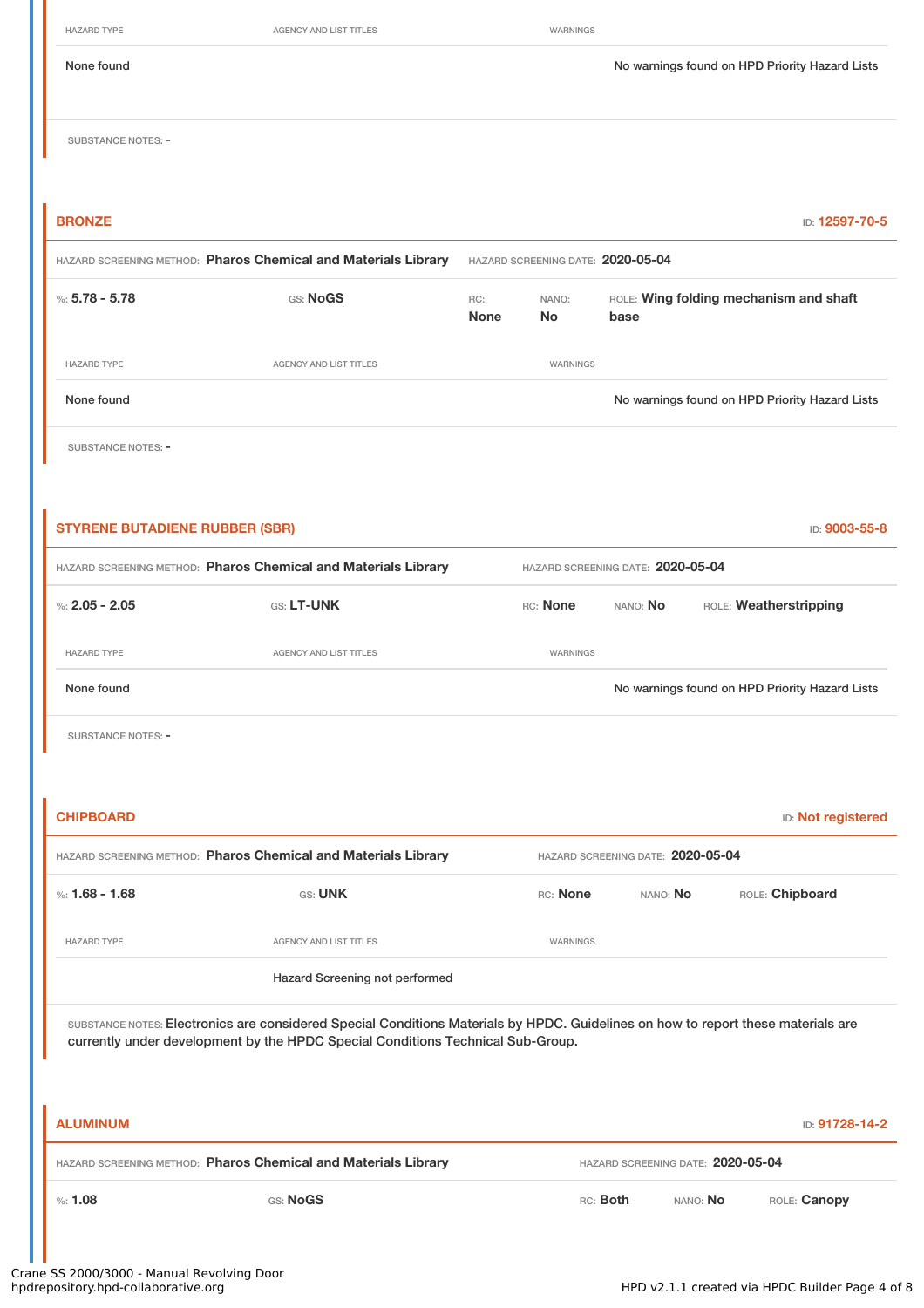HAZARD TYPE **AGENCY AND LIST TITLES** WARNINGS

HAZARD SCREENING METHOD: **Pharos Chemical and Materials Library** HAZARD SCREENING DATE: **2020-05-04**

None found Nowarnings found on HPD Priority Hazard Lists

SUBSTANCE NOTES: The hazards associated with aluminum are dependent upon the form in which aluminum is provided. As aluminum is inert upon receipt by dormakaba and unlikely to leach from the product into the environment, the risk of exposure to aluminum components is negligible and the listed hazards can be deemed irrelevant to the end-user.

#### **LUBRICATING OILS** ID: **74869-22-0**

|  |  | HAZARD SCREENING METHOD: Pharos Chemical and Materials Library |  |
|--|--|----------------------------------------------------------------|--|
|--|--|----------------------------------------------------------------|--|

| $\%: 0.27$         | $GS: LT-1$                        | RC: None<br>NANO: <b>No</b><br>ROLE: Hydraulic oil                                                |
|--------------------|-----------------------------------|---------------------------------------------------------------------------------------------------|
| <b>HAZARD TYPE</b> | <b>AGENCY AND LIST TITLES</b>     | <b>WARNINGS</b>                                                                                   |
| <b>PBT</b>         | <b>EC - CEPA DSL</b>              | Persistent, Bioaccumulative and inherently Toxic (PBITH) to<br>humans                             |
| <b>CANCER</b>      | EU - GHS (H-Statements)           | H350 - May cause cancer                                                                           |
| <b>CANCER</b>      | <b>EU - REACH Annex XVII CMRs</b> | Carcinogen Category 2 - Substances which should be<br>regarded as if they are Carcinogenic to man |
| <b>MULTIPLE</b>    | ChemSec - SIN List                | CMR - Carcinogen, Mutagen &/or Reproductive Toxicant                                              |
| <b>CANCER</b>      | <b>EU - Annex VI CMRs</b>         | Carcinogen Category 1B - Presumed Carcinogen based on<br>animal evidence                          |
| <b>CANCER</b>      | GHS - Australia                   | H350 - May cause cancer                                                                           |
|                    |                                   |                                                                                                   |

SUBSTANCE NOTES: Hydraulic fluid used to regulate door closing speed. Users operating the door are not exposed to the oil, which is fully contained by the metal encasement of the closer. As such, the actual risks associated with the closer's installation and use in a building are minimal and the listed hazards can be deemed irrelevant to the end-user.

| <b>HORSEHAIR</b>                                               |                                |                                   |                 | <b>ID:</b> Not registered |  |
|----------------------------------------------------------------|--------------------------------|-----------------------------------|-----------------|---------------------------|--|
| HAZARD SCREENING METHOD: Pharos Chemical and Materials Library |                                | HAZARD SCREENING DATE: 2020-05-04 |                 |                           |  |
| %: $0.05 - 0.05$                                               | GS: UNK                        | RC: UNK                           | NANO: <b>No</b> | ROLE: Brushes             |  |
| <b>HAZARD TYPE</b>                                             | AGENCY AND LIST TITLES         | WARNINGS                          |                 |                           |  |
|                                                                | Hazard Screening not performed |                                   |                 |                           |  |
|                                                                |                                |                                   |                 |                           |  |

SUBSTANCE NOTES: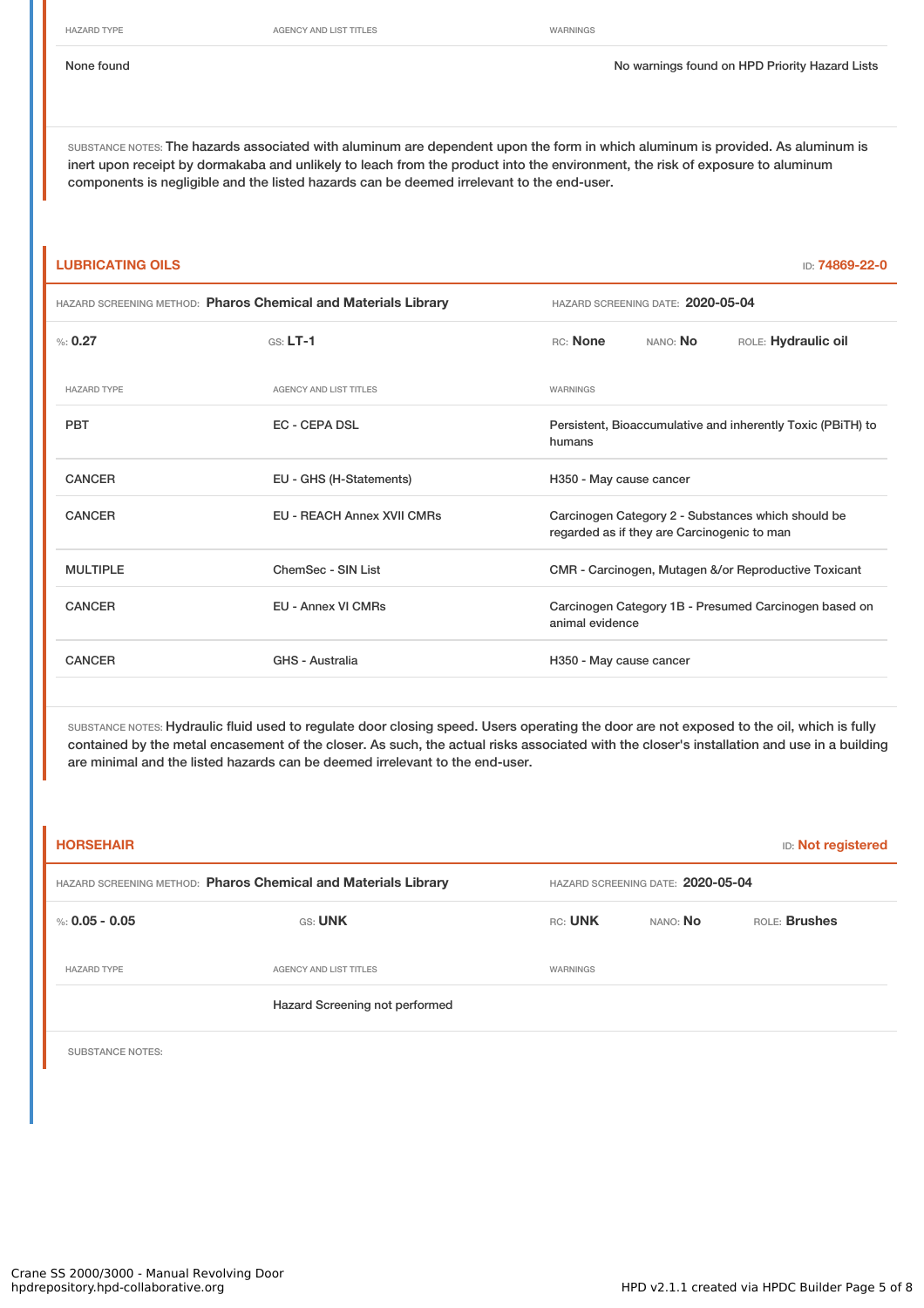This section lists applicable certification and standards compliance information for VOC emissions and VOC content. Other types of *health or environmental performance testing or certifications completed for the product may be provided.*

| N/A                                   |                     |                                                                                     |                                                 |                                                                                                  |
|---------------------------------------|---------------------|-------------------------------------------------------------------------------------|-------------------------------------------------|--------------------------------------------------------------------------------------------------|
| <b>ISSUE DATE: 2020-</b><br>$05 - 04$ | <b>EXPIRY DATE:</b> |                                                                                     |                                                 |                                                                                                  |
|                                       |                     |                                                                                     |                                                 |                                                                                                  |
|                                       |                     |                                                                                     |                                                 |                                                                                                  |
|                                       |                     |                                                                                     | <b>EXPIRY</b><br>DATE:<br>$2022 -$<br>$04 - 23$ | <b>CERTIFIER</b><br>OR LAB:<br>Institut<br><b>Bauen</b><br>und<br><b>Umwelt</b><br>e.V.<br>(IBU) |
|                                       |                     | https://www.dormakaba.com/resource/blob/60554/d70a8722d94d9c937e7115d529608bf2/epd- | <b>ISSUE</b><br>DATE:<br>$2017 -$<br>04-24      | CERTIFIER OR LAB: N/A<br><b>Environmental Product</b><br><b>Declaration</b>                      |

## **Section 4: Accessories**

This section lists related products or materials that the manufacturer requires or recommends for installation (such as adhesives or fasteners), maintenance, cleaning, or operations. For information relating to the contents of these related products, refer to their *applicable Health Product Declarations, if available.*

No accessories are required for this product.

## **Section 5: General Notes**

dormakaba has resulted from the merger of the two well-established brands Dorma and Kaba, both known for their expertise in the area of smart and secure access solutions. Together we stand for more than 150 years of security and reliability. Our master brand dormakaba stands for our offering of products, solutions and services for secure access to buildings and rooms from a single source. Our global brand power supports us to become the trusted industry leader. For more information, please go to: www.dormakaba.com. The information contained in this HPD is to be used only as a voluntary information on our products. dormakaba makes no representation or warranty as to the completeness or accuracy of the information contained herein. The products and specifications set forth in this HPD are subject to change without notice and dormakaba disclaims any and all liability for such changes. The information contained herein is provided without warranties of any kind, either express or implied, and dormakaba disclaims any and all liability for typographical, printing, or production errors or changes affecting the specifications contained herein. dormakaba DISCLAIMS ALL WARRANTIES, EXPRESS OR IMPLIED, INCLUDING, BUT NOT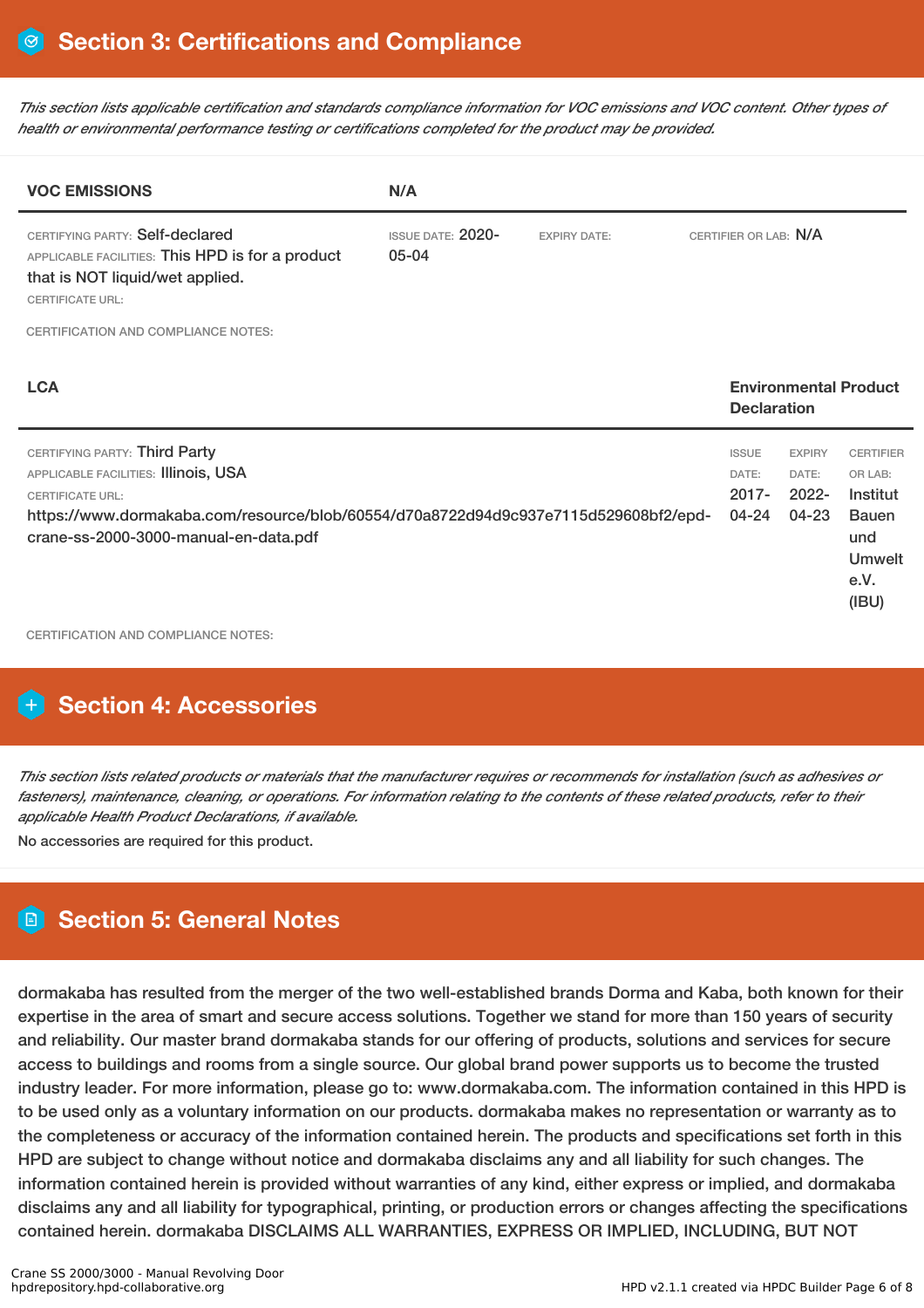LIMITED TO, THE IMPLIED WARRANTIES OF MERCHANTABILITY AND FITNESS FOR A PARTICULAR PURPOSE. IN NO EVENT WILL dormakaba BE LIABLE FOR ANY INCIDENTAL, INDIRECT OR CONSEQUENTIAL DAMAGES ARISING FROM THE SALE OR USE OF ANY PRODUCT. All sales of products shall be subject to dormakaba's applicable General Terms and Conditions, a copy of which will be provided by your local dormakaba organisation upon request.